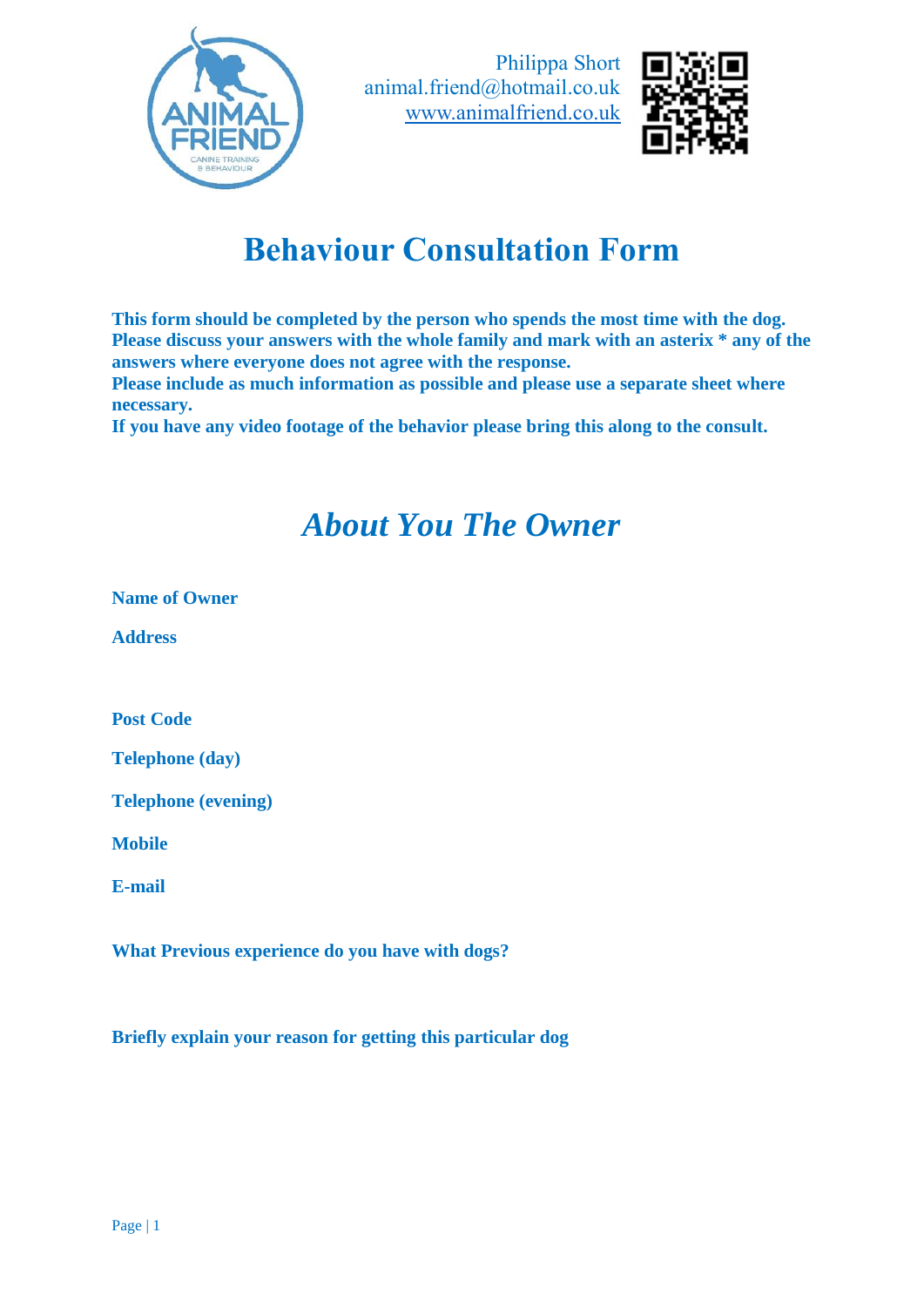



#### *[About Your Dog](http://www.animalfriend.co.uk/)*

**Name of Dog Birth** 

**Breed (if a cross breed do you [know what breeds are mixed?\)](http://www.animalfriend.co.uk/)** 

**Colour**

**Sex - MALE FEMALE [Spayed/Neutered](http://www.animalfriend.co.uk/) YES NO**

**Age when spayed/neutered?**

**If an Unspayed female, when [was the date of her last season](http://www.animalfriend.co.uk/)**

**Is your Unspayed female pron[e to phantom/false pregnancies](http://www.animalfriend.co.uk/)**

**What age was the dog obtaine[d at?](http://www.animalfriend.co.uk/)** 

**Where from? (i.e. breeder, res[cue etc.\)](http://www.animalfriend.co.uk/)**

**Do you have any details of his/[her early life i.e. litter size, any early illnesses](http://www.animalfriend.co.uk/), how long in rescue kennels, reason for b[eing in rescue etc.?](http://www.animalfriend.co.uk/)**

**How was your dog housetrain[ed? Please include details of the age at which](http://www.animalfriend.co.uk/) you started training and how long it took t[o housetrain your dog?](http://www.animalfriend.co.uk/)**

**How did you handle mishaps?**

**What is the dog fed on? (Pleas[e state exact brand\)](http://www.animalfriend.co.uk/)**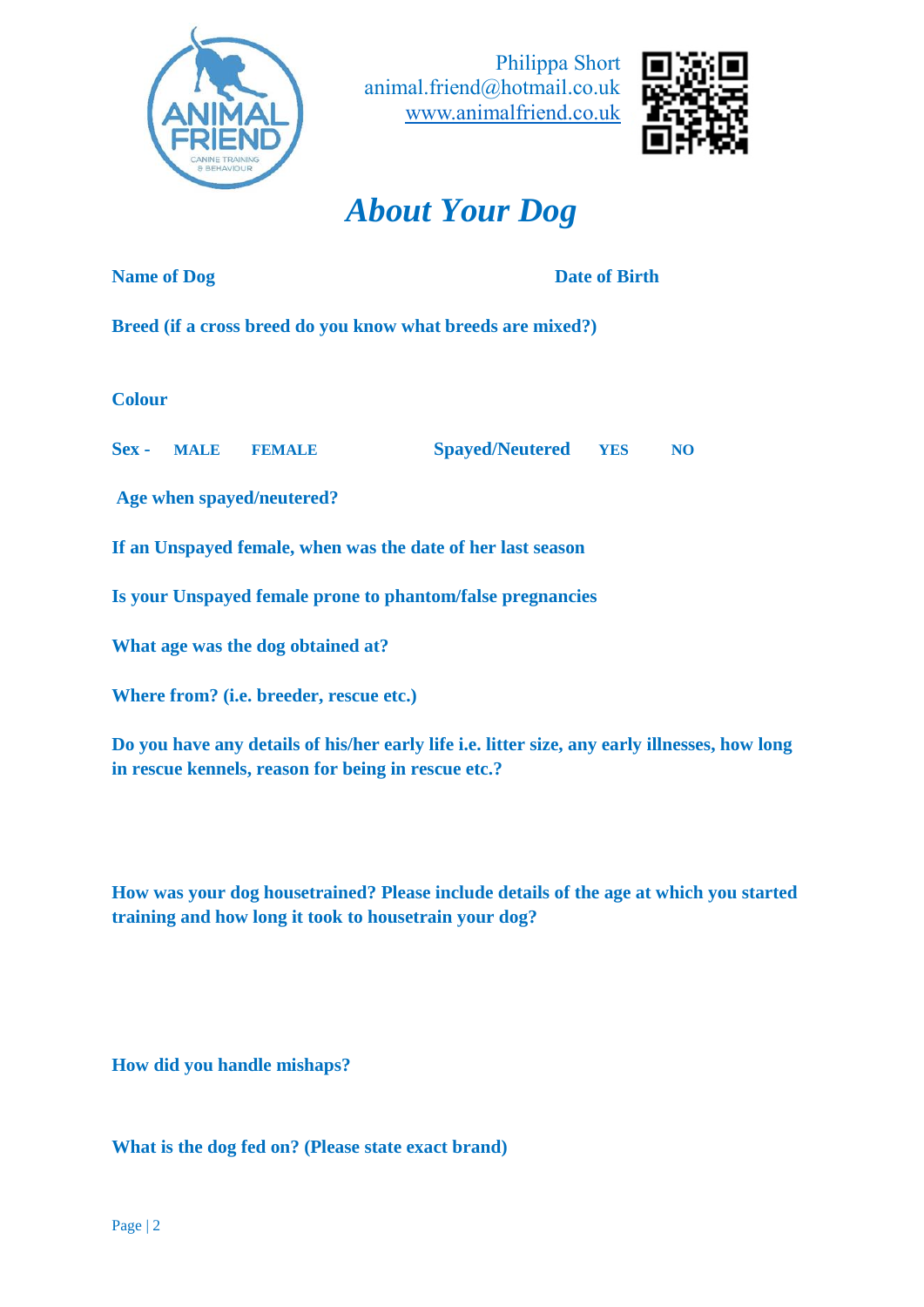



**How many meals per day?**

**How does your dog normally [eat their food \(please circle the most appropri](http://www.animalfriend.co.uk/)ate)**

**Very Picky Slowly Bolts food down** 

**Is the dog fed any supplement[s in their food \(ie any dietary supplements, or](http://www.animalfriend.co.uk/) herbal products, if yes please list na[me and dosage\)?](http://www.animalfriend.co.uk/)**

**What tit-bits is the dog fed?**

What is their absolute favouri[te treat that they would do anything for?](http://www.animalfriend.co.uk/)

**How much exercise does the d[og have per day?](http://www.animalfriend.co.uk/)**.

**Is this on or off lead?**

**Does your dog like to be exerc[ised, or do they need to be persuaded?](http://www.animalfriend.co.uk/)**

**Would you describe your dog'[s fitness level for their age as \(please circle th](http://www.animalfriend.co.uk/)e most appropriate)**

**Poor Reasonable Good Excellent**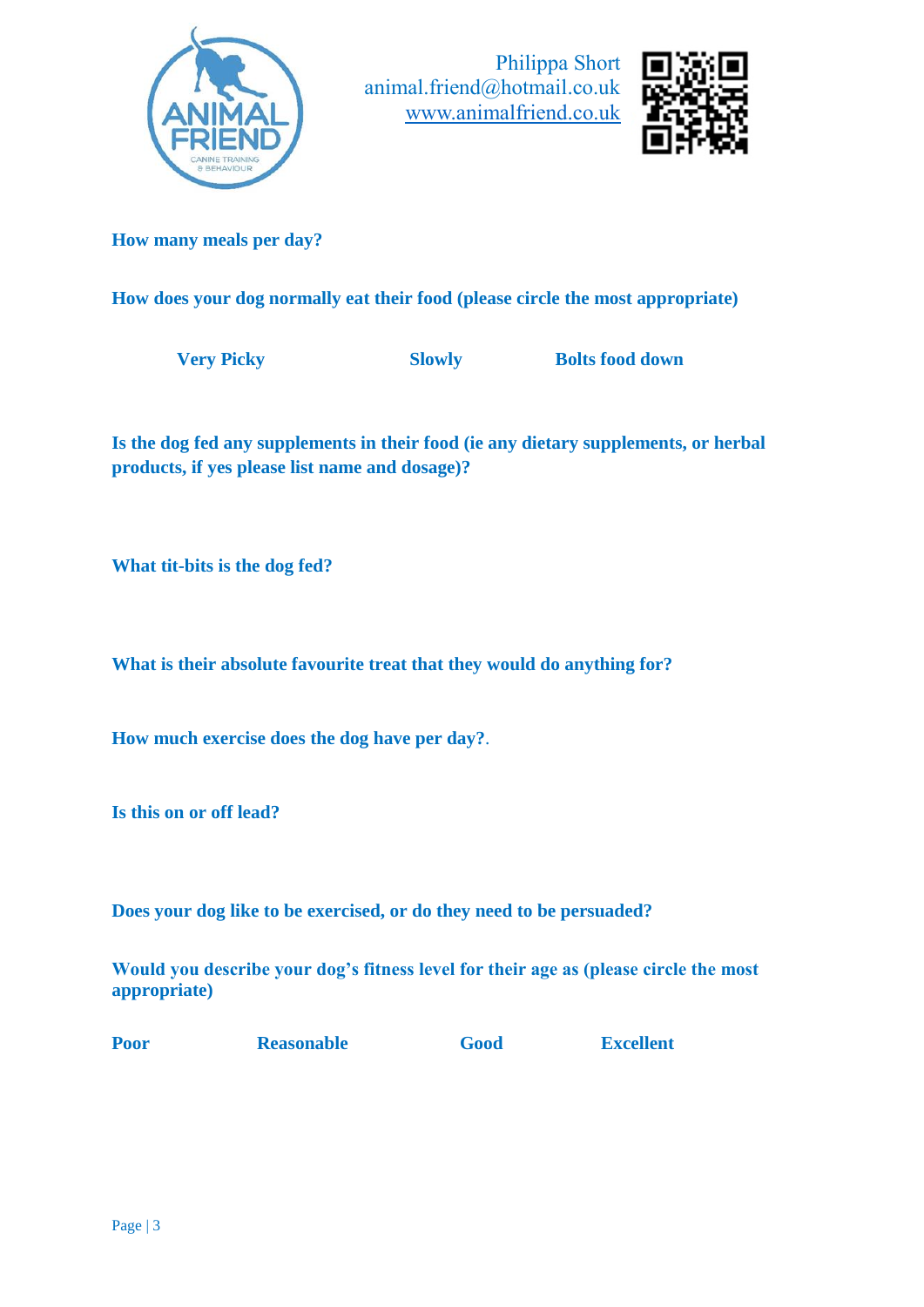



**Name of Veterinary Practice**

**Do you have a particular Vet t[hat you see](http://www.animalfriend.co.uk/)**

**Address of Vet**

**Post Code**

**Telephone**

**Is your dog insured? If yes wit[h who and when is your renewal date?](http://www.animalfriend.co.uk/)**

**Brief Medical History (please [list any recurrent problems, accidents, injurie](http://www.animalfriend.co.uk/)s, if major medical history please attach [a history from your vet –](http://www.animalfriend.co.uk/) they will normally print this off for you)**

**Does your dog have any allerg[ies?](http://www.animalfriend.co.uk/)**

**Is your dog on any medication[? \(please give details\)](http://www.animalfriend.co.uk/)**

**When was your dog last vacci[nated?](http://www.animalfriend.co.uk/)**

**When was your dog last worm[ed? \(what product was used?\)](http://www.animalfriend.co.uk/)** 

**When was your dog flea treated? [\(what product was used?\)](http://www.animalfriend.co.uk/)**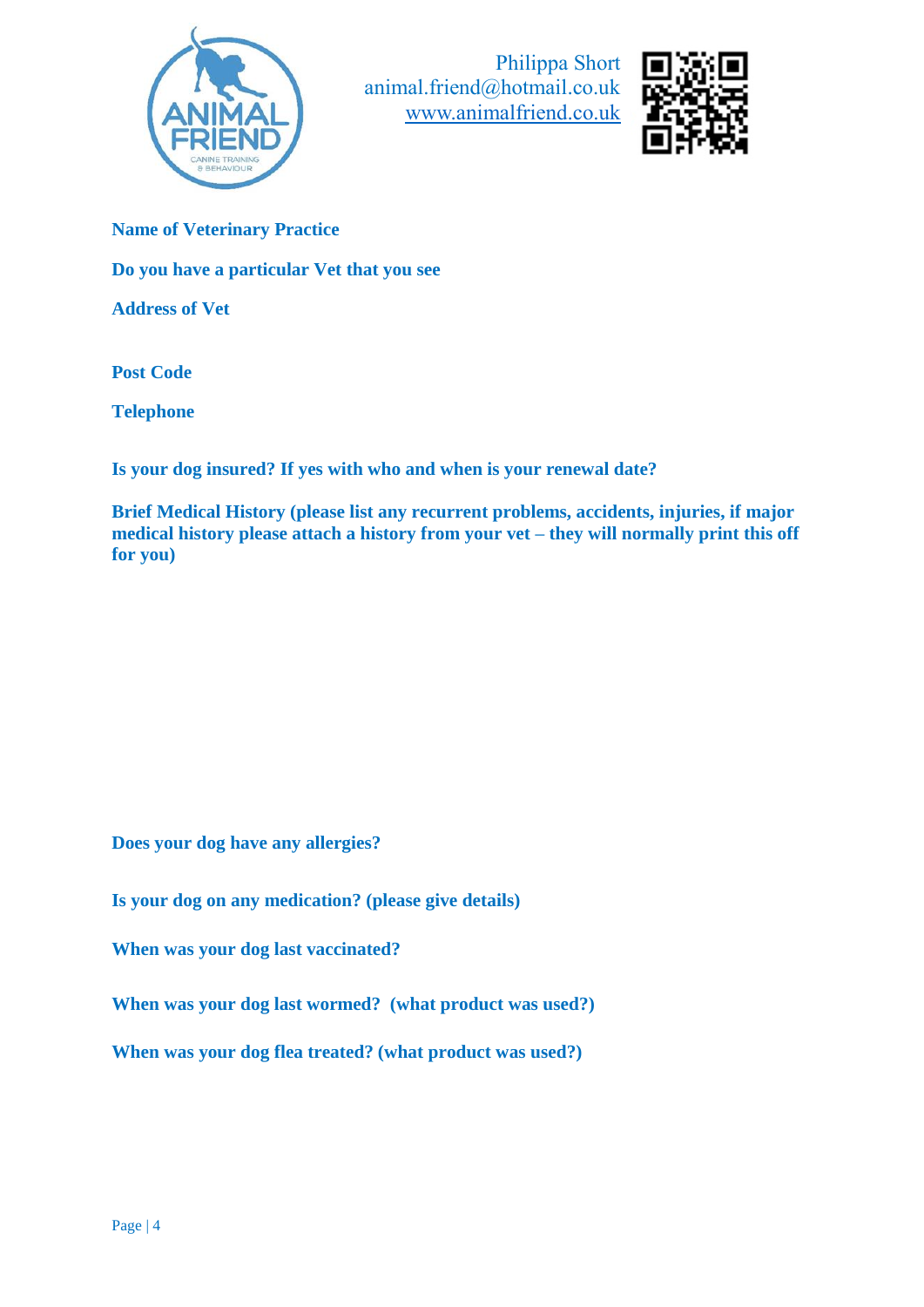



# *Your dog's So[cial and Development His](http://www.animalfriend.co.uk/)tory*

**Have you ever attended traini[ng classes with your dog? Please give details \(](http://www.animalfriend.co.uk/)where, when, age of pet, what was do[ne\)](http://www.animalfriend.co.uk/)**

**How did your dog act in class[? Please circle](http://www.animalfriend.co.uk/)**

 **Very bouncy and [barked a lot Excited but listened to](http://www.animalfriend.co.uk/) you** 

 **Was nervous an[d unsure Was asked to leave](http://www.animalfriend.co.uk/)** 

**Is your dog more obedient in [different places or with specific individuals?](http://www.animalfriend.co.uk/)**

**If your dog does any tricks, pl[ease give some details of them here](http://www.animalfriend.co.uk/)**

**If your dog plays games, pleas[e give some details of them here](http://www.animalfriend.co.uk/)**

**How do you reward your dog [when he/she has done well?](http://www.animalfriend.co.uk/)**

**How do you correct your dog [when he/she misbehaves?](http://www.animalfriend.co.uk/)**

**Does your dog pull on the lead[?](http://www.animalfriend.co.uk/)**

**Typically how long is your do[g alone without people on any given day?](http://www.animalfriend.co.uk/)**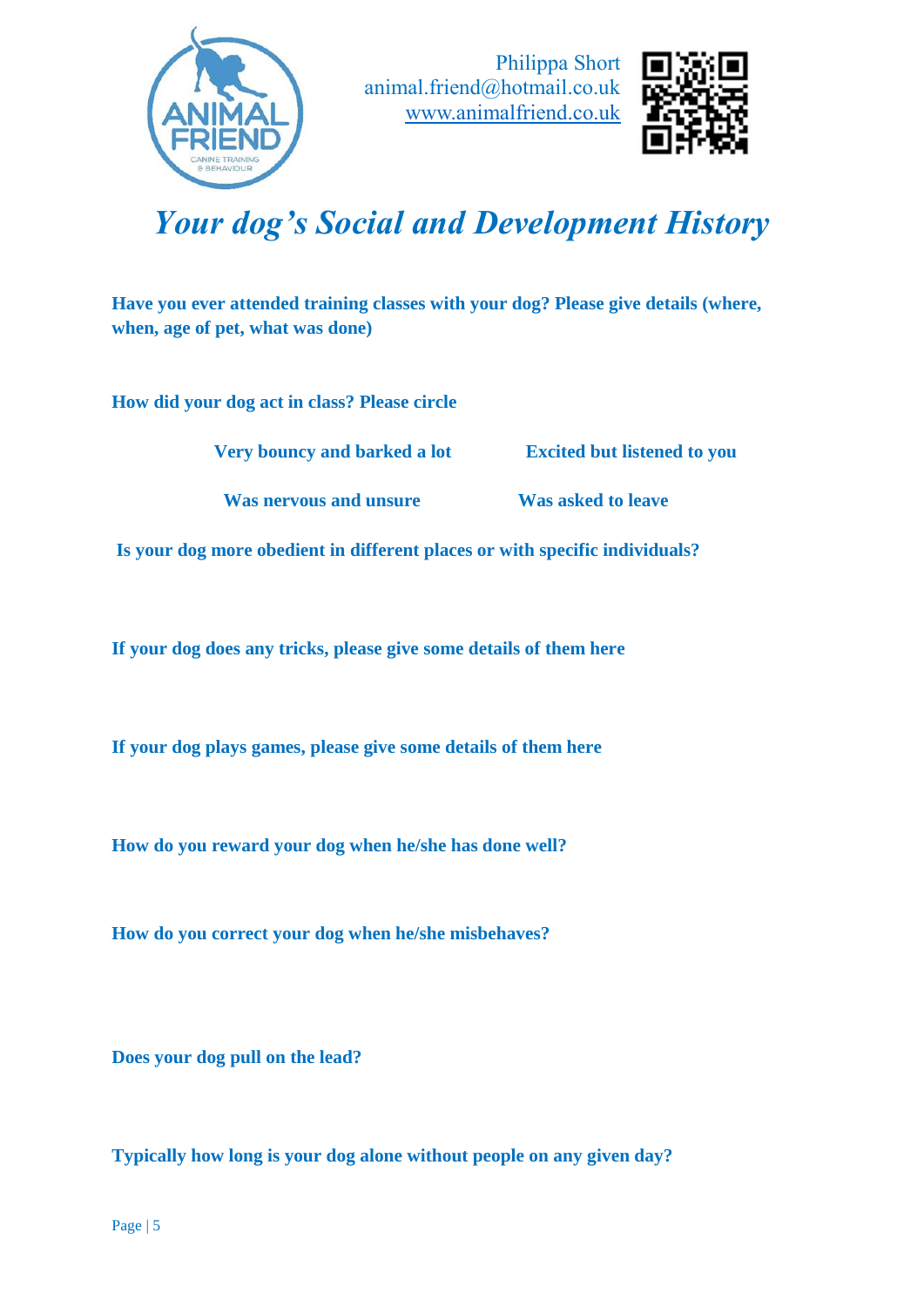



**Who initiates play time with t[he dog, you or him/her?](http://www.animalfriend.co.uk/)**

**What is your dog's favourite t[hing to do?](http://www.animalfriend.co.uk/)**

**Do they have a good recall if t[hey are off the lead? What motivates them to](http://www.animalfriend.co.uk/) come back, food, toy or praise?**

**What job does the dog have? ([Pet, agility, flyball, Search & Rescue etc.\)](http://www.animalfriend.co.uk/)**

**Describe a typical 24 hours in [the of your dog](http://www.animalfriend.co.uk/)**

**Does your dog ever wake you [at night? If yes, how often and why?](http://www.animalfriend.co.uk/)**

**How would you describe your [dog's personality?](http://www.animalfriend.co.uk/)**

When faced with a new situati[on how is your dog likely to react if on the lea](http://www.animalfriend.co.uk/)d?

**Does the behaviour change if [on a lead as opposed to being off the lead and](http://www.animalfriend.co.uk/) free?**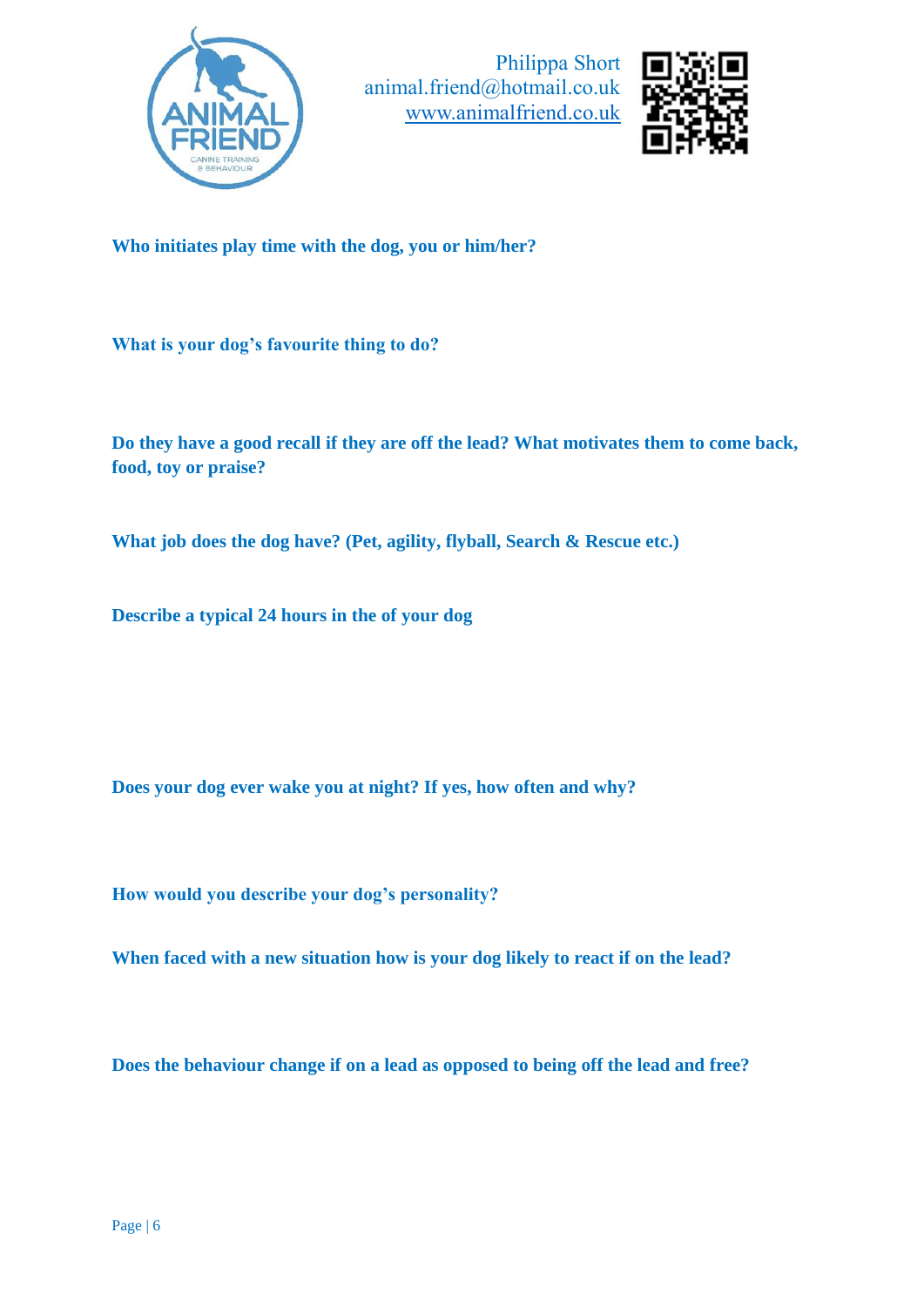



**Does your dog have any know[n fears or anxieties, things he/she dislikes?](http://www.animalfriend.co.uk/)**

**Does your dog follow you aro[und the house like a shadow?](http://www.animalfriend.co.uk/)**

**Does your dog like to chase fa[st moving i.e. objects, bikes, squirrels, joggers](http://www.animalfriend.co.uk/), cars?**

**Does your dog steal food from [off the side or bins?](http://www.animalfriend.co.uk/)**

**Does your dog jump up to gre[et people?](http://www.animalfriend.co.uk/)**

**Does your dog growl when cor[nered?](http://www.animalfriend.co.uk/)**

**Does your dog like to carry thi[ngs in their mouth?](http://www.animalfriend.co.uk/)**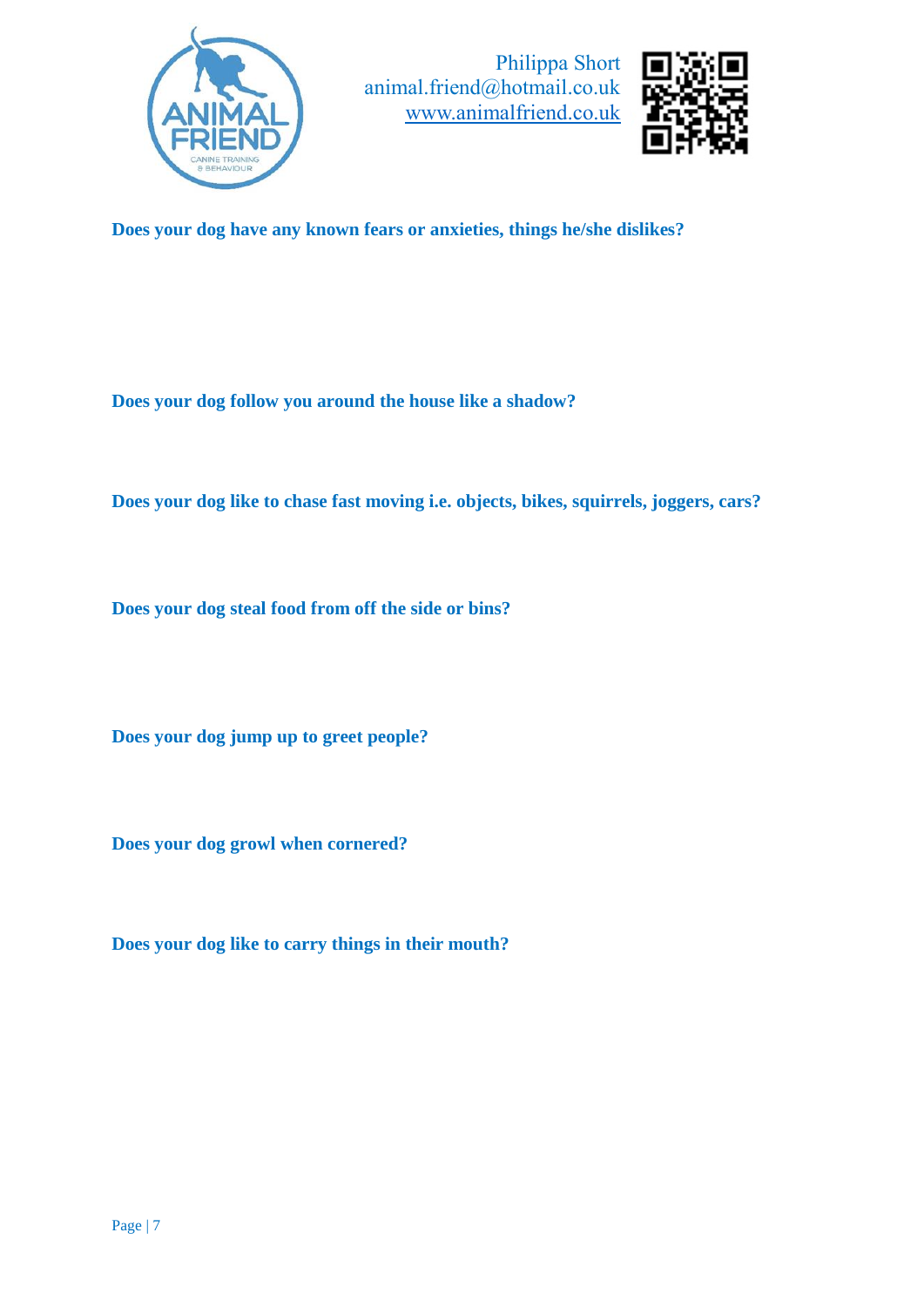



# *[Your Home](http://www.animalfriend.co.uk/)*

**Type of home (i.e. flat, terrac[e, detached etc.\)](http://www.animalfriend.co.uk/)**

**What areas of your home do y[ou allow your dog in?](http://www.animalfriend.co.uk/)**

**Please list names and ages of o[ther family members who live](http://www.animalfriend.co.uk/) at home and how you would describe the relationshi[p of each family member with your dog](http://www.animalfriend.co.uk/)**

| <b>Name</b> | Age | <b>Relationship with the dog</b> |  |
|-------------|-----|----------------------------------|--|
|             |     |                                  |  |
|             |     |                                  |  |
|             |     |                                  |  |
|             |     |                                  |  |

**Please list other household pet[s, names, species, ages, gender and whether t](http://www.animalfriend.co.uk/)hey are spayed or neutered**

| <b>Name</b> | <b>Species</b> | Age | <b>Gender/Neutered</b> |
|-------------|----------------|-----|------------------------|
|             |                |     |                        |
|             |                |     |                        |
|             |                |     |                        |
|             |                |     |                        |
|             |                |     |                        |
|             |                |     |                        |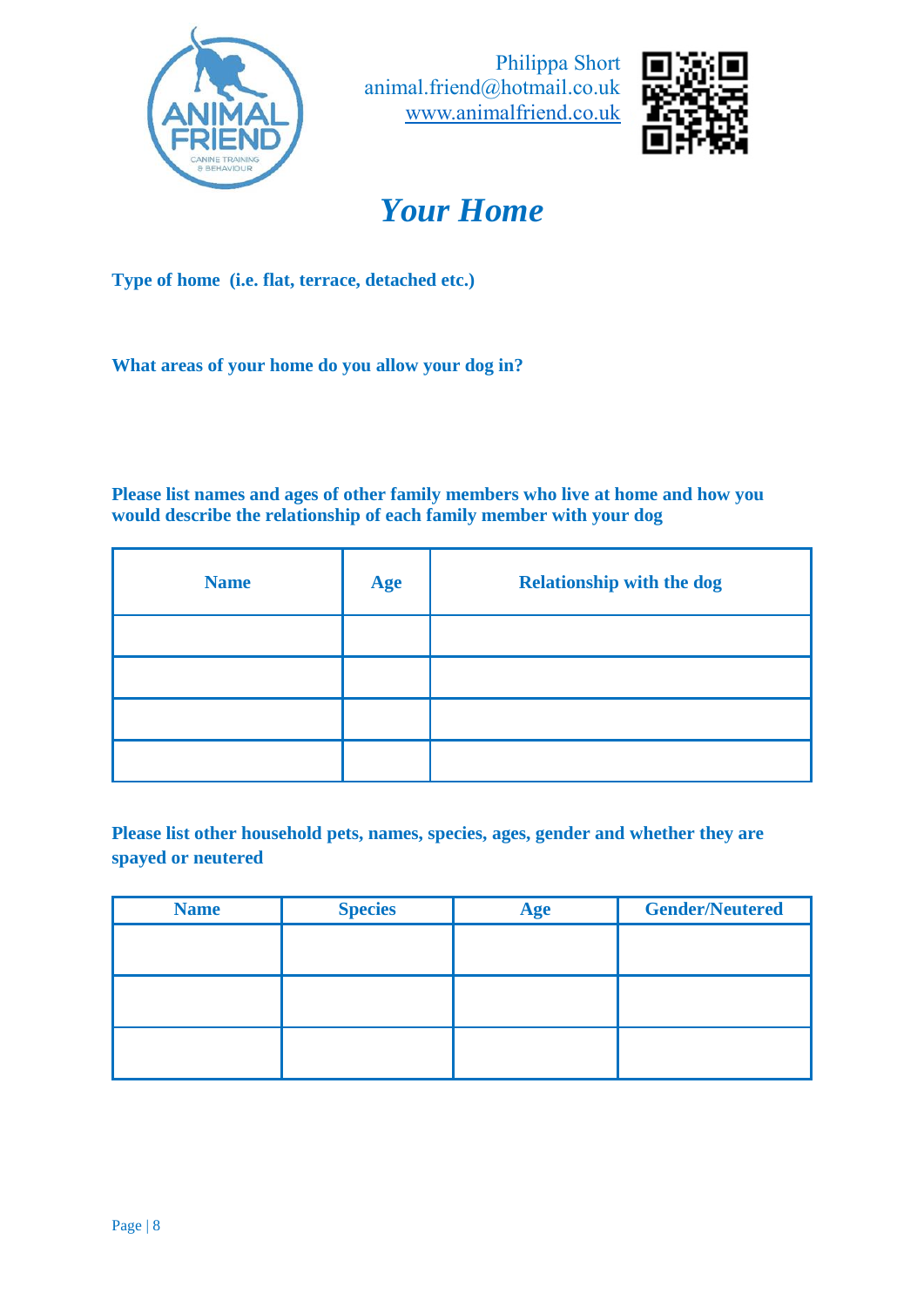



#### *Th[e Current Problem](http://www.animalfriend.co.uk/)*

**Please describe in a few words[, the nature of the problem causing concern?](http://www.animalfriend.co.uk/) (We will discuss in more detail during t[he consultation\). If there is more than one pro](http://www.animalfriend.co.uk/)blem please list them in order of importan[ce\)](http://www.animalfriend.co.uk/)**

**When did the problem begin?**

**How old was the dog when the [behaviour first started?](http://www.animalfriend.co.uk/)**

**Where does the problem occu[r \(i.e. in the house, garden, out on walks, etc.\)](http://www.animalfriend.co.uk/)**

**Has your dog been on medicat[ion for his/her behavior in](http://www.animalfriend.co.uk/) the past? If yes please list name and dosage.**

**Is your dog on any medication [for his/her behavior now?](http://www.animalfriend.co.uk/)**